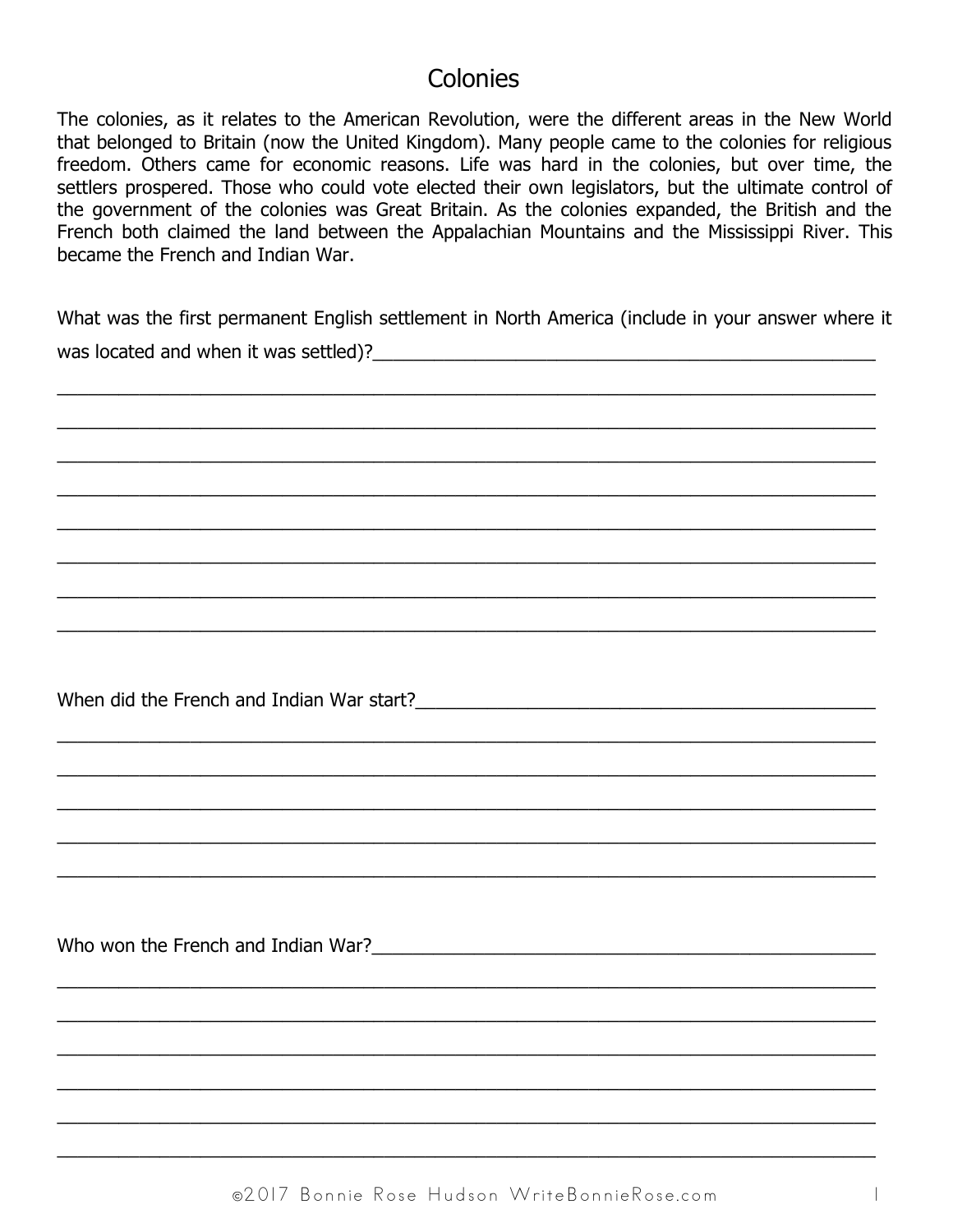| Who was the King of England at the time the Sugar Act was passed?                                 |
|---------------------------------------------------------------------------------------------------|
|                                                                                                   |
|                                                                                                   |
|                                                                                                   |
| Who was the king's chief Cabinet minister who supported the Sugar Act and helped get it passed in |
|                                                                                                   |
|                                                                                                   |
|                                                                                                   |
| What did the colonists object to in the act even more than the tax placed on sugar?               |
|                                                                                                   |
|                                                                                                   |
|                                                                                                   |
| What change was made to the Sugar Act in 1766? __________________________________                 |
|                                                                                                   |
|                                                                                                   |
|                                                                                                   |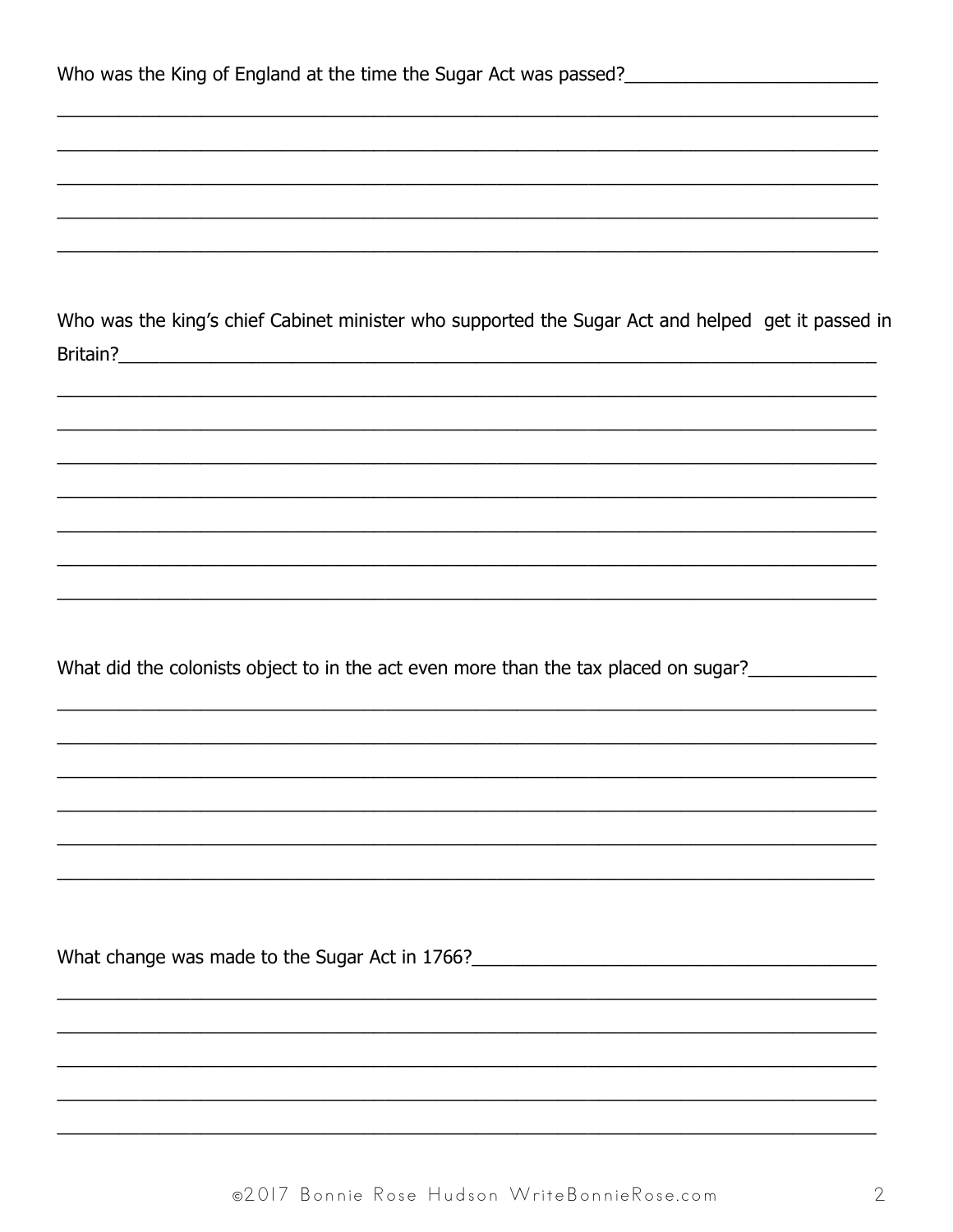| What impact do you think this had on the direction or outcome of the war? |  |  |
|---------------------------------------------------------------------------|--|--|
|                                                                           |  |  |
|                                                                           |  |  |
|                                                                           |  |  |
|                                                                           |  |  |
|                                                                           |  |  |
|                                                                           |  |  |
|                                                                           |  |  |

Below is a map of the present-day state where the battle took place. Mark the approximate location of the battle.